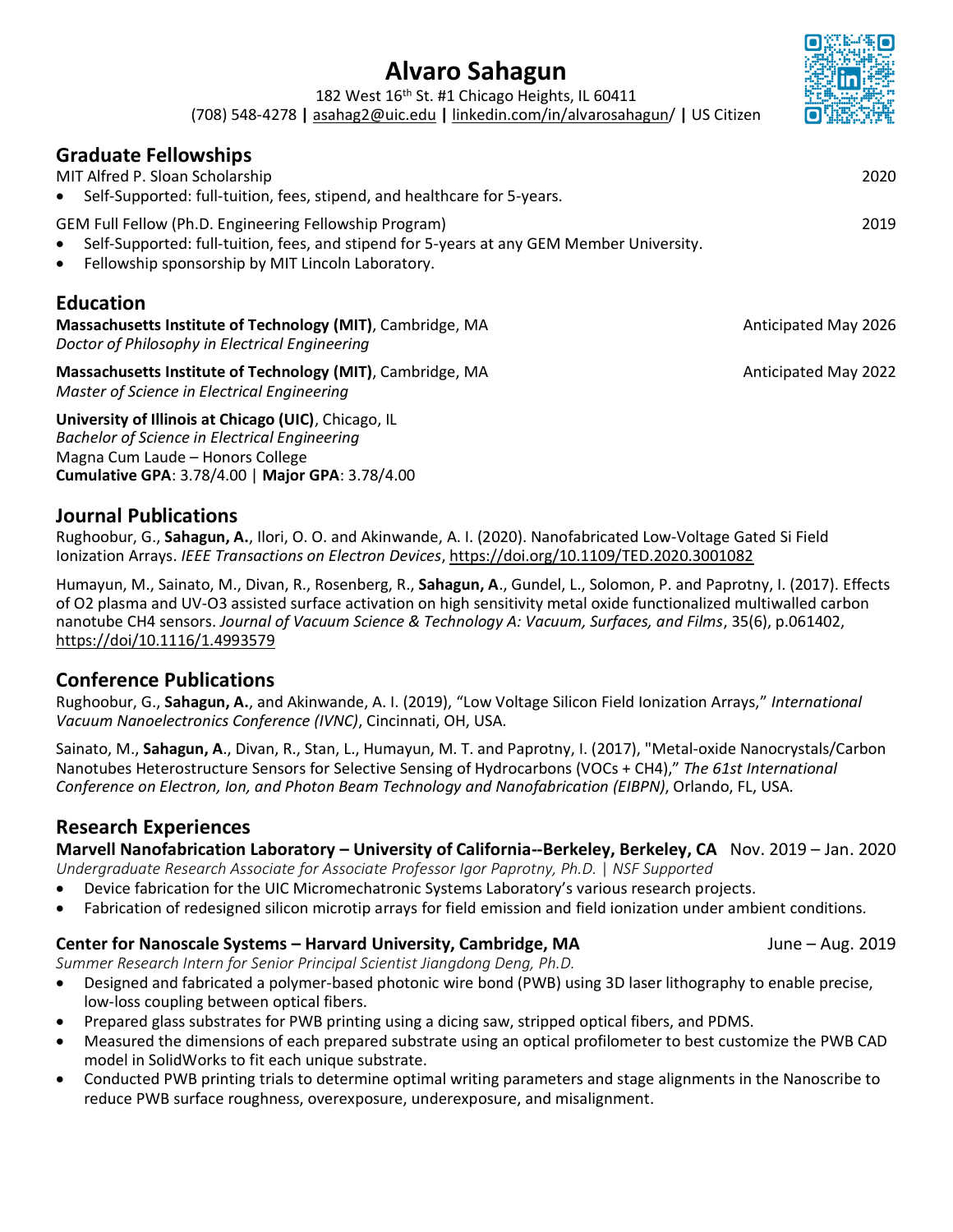Sahagun P. 2

#### **Microsystems Technology Laboratories – MIT, Cambridge, MA** June – Aug. 2018

*Summer Research Intern for Professor Akintunde Ibitayo Akinwande, Ph.D.*

- Researched high current density silicon nanotip arrays to develop electron sources for X-ray generation and imaging.
- Simulated both field emission and Joule heating of silicon nanotip arrays by using Silvaco.
- Conducted the electrical characterization of silicon nanotip arrays for both field emission and field ionization under ultra-high vacuum (≈10-9 Torr).
- Created a comprehensive study on the effects of pressure and helium, argon, and deuterium on the field ionization efficiency.

#### **Micromechatronic Systems Laboratory – UIC, Chicago, IL** June 2017 – Present

*Undergraduate Researcher for Associate Professor Igor Paprotny, Ph.D.*

- Researched silicon microtip arrays enhanced with ultrananocrystalline diamond thin film to achieve low-voltage, high-output current density field emission and field ionization under ambient conditions.
- Conducted the Silicon wafer preparation, photolithography, DRIE, sputter deposition, diamond seeding, MPCVD, and characterization of the final device at the **Argonne National Laboratory Center for Nanoscale Materials**.
- Simulated the electric field strength of a single silicon micro-pillar using COMSOL.
- Tested the field emission and field ionization capabilities under atmospheric pressure (760 Torr) and high vacuum (≈10-5 Torr) using a micromanipulator and picoammeter at the **University of California--Berkeley Swarm Lab** and **UIC Nanotechnology Core Facility**.

#### **Center for Nanoscale Materials – Argonne National Laboratory, Lemont, IL** June 2017 – Jan. 2019

*Undergraduate Research Associate for Associate Professor Igor Paprotny, Ph.D.* | *DOE Award*

- Fabricated the initial test silicon microtip arrays enhanced with ultra-nanocrystalline diamond thin film for field emission and field ionization applications under ambient conditions.
- Conducted fabrication trials on test wafers to determine the optimal process parameters for the silicon microtip arrays.

#### **Micromechatronic Systems Laboratory – UIC, Chicago, IL** June 2016 – June 2018

*Undergraduate Research Assistant for Associate Professor Igor Paprotny, Ph.D.*

- Researched multi-walled carbon nanotubes functionalized with zinc oxide nanocrystals to develop highly sensitive chemiresistive methane sensors (≈2ppm CH<sup>4</sup> sensitivity).
- Assisted in designing the experimental setup, gas delivery system, and standard operating procedure.
- Helped prepare sensors, perform experiments, analyze data, and create data plots using OriginPro.
- Investigated the effects of UV (i-line) exposure on the rejuvenation efficiency of the sensors, and determined the optimal exposure time required for repeatable CH4 sensing measurements.
- Trained two master students on the experimental procedure and supervised their early experiments.

# **Selected Presentations**

**Sahagun, A**., Rughoobur, G., Karaulac, N., and Akinwande, A. I., "Characterization of Electron Emission and Field Ionization Using Gated Silicon Nanotip Arrays," *National SACNAS Conference*, Honolulu, HI, Oct. 31st – Nov. 2nd, 2019 (Poster)

**Sahagun**, **A**., Getega, D., Zhong, G., and Deng, J., "Photonic Wire Bonding by 3D Laser Lithography," *NNCI REU Convocation*, Cornell University, NY, Aug. 10th – 14th, 2019 (Oral & Poster)

**Sahagun**, **A**., Getega, D., Zhong, G., and Deng, J., "Photonic Wire Bonding by 3D Laser Lithography," *REU Symposium*, Harvard University, MA, Aug. 7th – 9th & 14th, 2019 (Oral)

**Sahagun**, **A**., Rughoobur, G., Karaulac, N., and Akinwande, A. I., "Characterization of Electron Emission and Field Ionization Using Gated Silicon Nanotip Arrays," *Annual MIT Summer Research Program (MSRP) Poster Session*, MIT, MA, Aug. 10th, 2018 (Poster)

**Sahagun**, **A**., Divan, R., Sumant, A., Pister, K., and Paprotny, I., "Low-voltage Ionizers for Environmental and Microrobotic Applications using Engineered Nanostructures," *Illinois LSAMP Symposium*, Lisle, IL, Feb. 23rd – 24th, 2018 (Poster)

**Sahagun**, **A**., Divan, R., Sumant, A., Pister, K., and Paprotny, I., "Low-voltage Ionizers for Environmental and Microrobotic Applications using Engineered Nanostructures," *Honors College Research Conference*, UIC, IL, Nov. 20th, 2017 (Poster)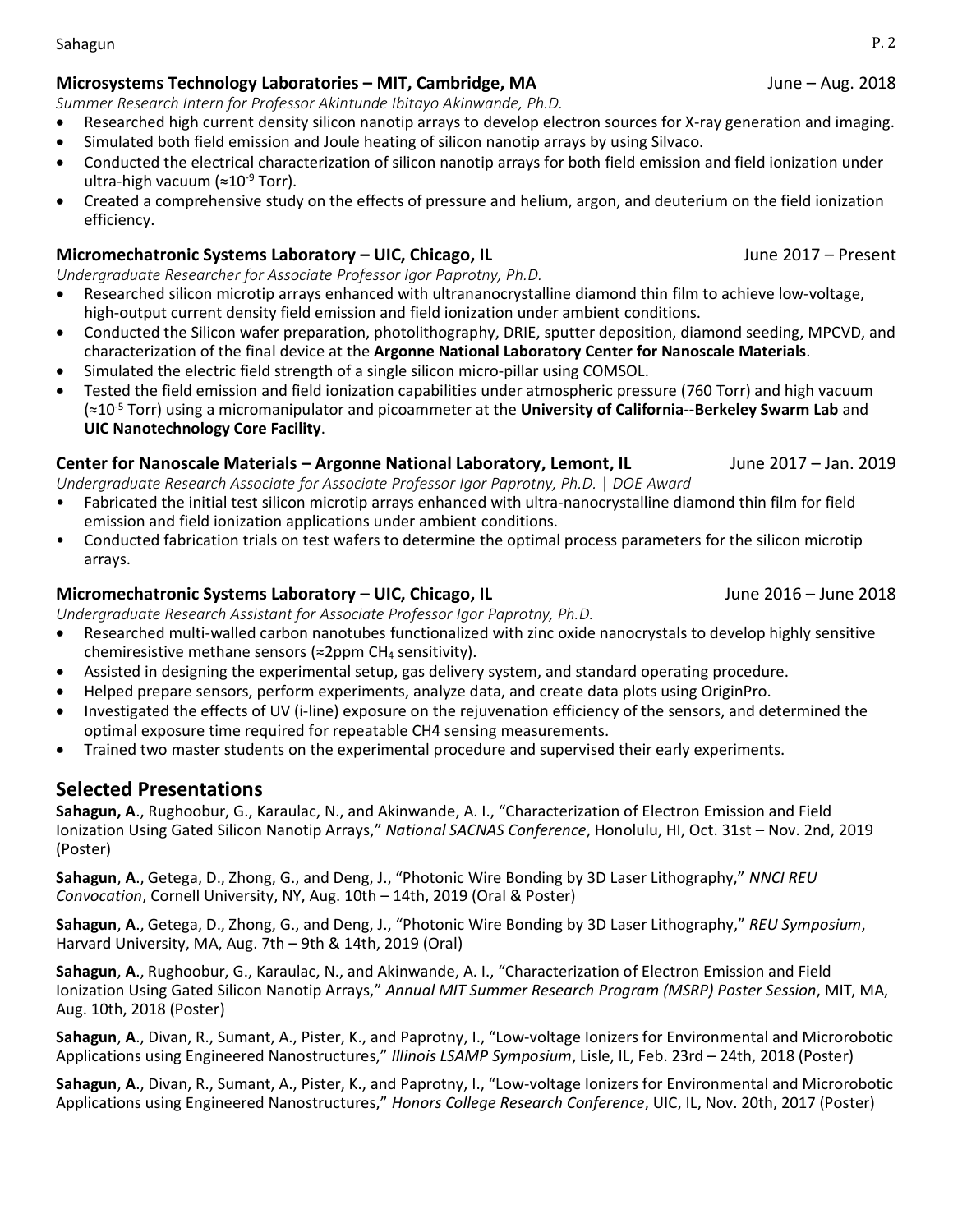**Sahagun**, **A**., Sainato, M., and Paprotny, I., "Metal-oxide Nanocrystals/Carbon Nanotubes Heterostructure Sensors for Selective Sensing of Hydrocarbons (VOCs + CH4)," *University of Illinois Undergraduate Research Day: Posters Under the Dome*, Springfield, IL, April 25th, 2017 (Poster)

**Sahagun**, **A**., Sainato, M., and Paprotny, I., "Metal-oxide Nanocrystals/Carbon Nanotubes Heterostructure Sensors for Selective Sensing of Hydrocarbons (VOCs + CH4)," *Honors College Research Symposium*, UIC, IL, Nov. 17th, 2016 (Poster)

# **Technical Skills**

**Qualified User** | UIC Nanotechnology Core Facility, Argonne National Laboratory Center for Nanoscale Materials, MIT Microsystems Technology Laboratories, Harvard Center for Nanoscale Systems, University of California--Berkeley Marvell Nanofabrication Laboratory

**Equipment** | RCA Clean, Spin Coater, PVD (Sputter, Thermal, & E-Beam), CVD, LPCVD, ALD, i-stepper, Mask & Maskless Aligner, DRIE, Wet Etch, CPD, SEM, Nanoscribe, Plasma Asher, Raman Spectroscopy, Ellipsometer, Profilometer (Contact & Optical), Four-Point Probe, Micromanipulator, Picoammeter, Wire Bonder, 3D Printing, PDMS, Laser Cutter, CNC Mill

**Software** | Novice proficiency in C, C++, Python, MATLAB, OriginPro, COMSOL, Silvaco, Cadence, L-Edit, SolidWorks

**Language** | Professional working proficiency in Spanish

# **Selected Awards, Recognitions, & Honors**

| IEEE-HKN Outstanding Student Award - Iota Lambda Chapter | 2020                   |
|----------------------------------------------------------|------------------------|
| UIC Chancellor's Student Service Award                   | 2018, 2019, 2020       |
| Hispanic Scholarship Fund Scholar                        | 2017, 2018, 2019, 2020 |
| UIC Chancellor's Undergraduate Research Award            | 2016, 2017, 2018, 2019 |
| HACU Leader-in-Residence Scholar                         | 2019                   |
| UIC Engineering Alumni Association Scholar               | 2019                   |
| SHPE Undergraduate Scholar                               | 2019                   |
| Tau Beta Pi Scholar                                      | 2018                   |
| ExxonMobil LOFT Engineering Fellow                       | 2018                   |
| Sigma Xi (Scientific Research Honor Society)             | 2018                   |
| Phi Kappa Phi (Honor Society)                            | 2018                   |
| UIC L@s GANAS Research Fellow                            | 2017                   |

# **Leadership Activities**

#### **Eta Kappa Nu – Iota Lambda** 2019 – 2020

*Co-Founder* | *President*

- Reestablished the UIC chapter after being inactive for +7 years and inducted 51 new members since spring 2019.
- Collaborated and partnered with UIC engineering student organizations to provide CAD, computer programming, and PCB workshops to help students strengthen their industry-desired skills, planned future community outreach activities, and hosted internship and graduate school panels.

#### **Tau Beta Pi – Illinois Zeta** 2018 – 2019

*District 8 Conference Chair*

- Assisted in organizing the 2019 Tau Beta Pi District 8 Conference at UIC.
- Secured room reservations, ordered food, planned the social events, invited the welcome speakers, recruited volunteers, designed and ordered the promotional conference items given to the attendees.

#### **Society for Advancement of Chicanos/Hispanics and Native Americans in Science** 2017 – 2020

*Co-Founder* | *Vice President* 

- Created and lead various monthly research-related workshops, graduate student panels, and faculty-led seminars.
- Held seminars on topics such as "How to Find Undergraduate Research Opportunities," "How to Apply to Fellowships and Scholarships," "What Is Graduate School and Is It Right for You," "Elevator Pitches," "Best Practices When Presenting Research," and "Imposter Syndrome in Higher Education."